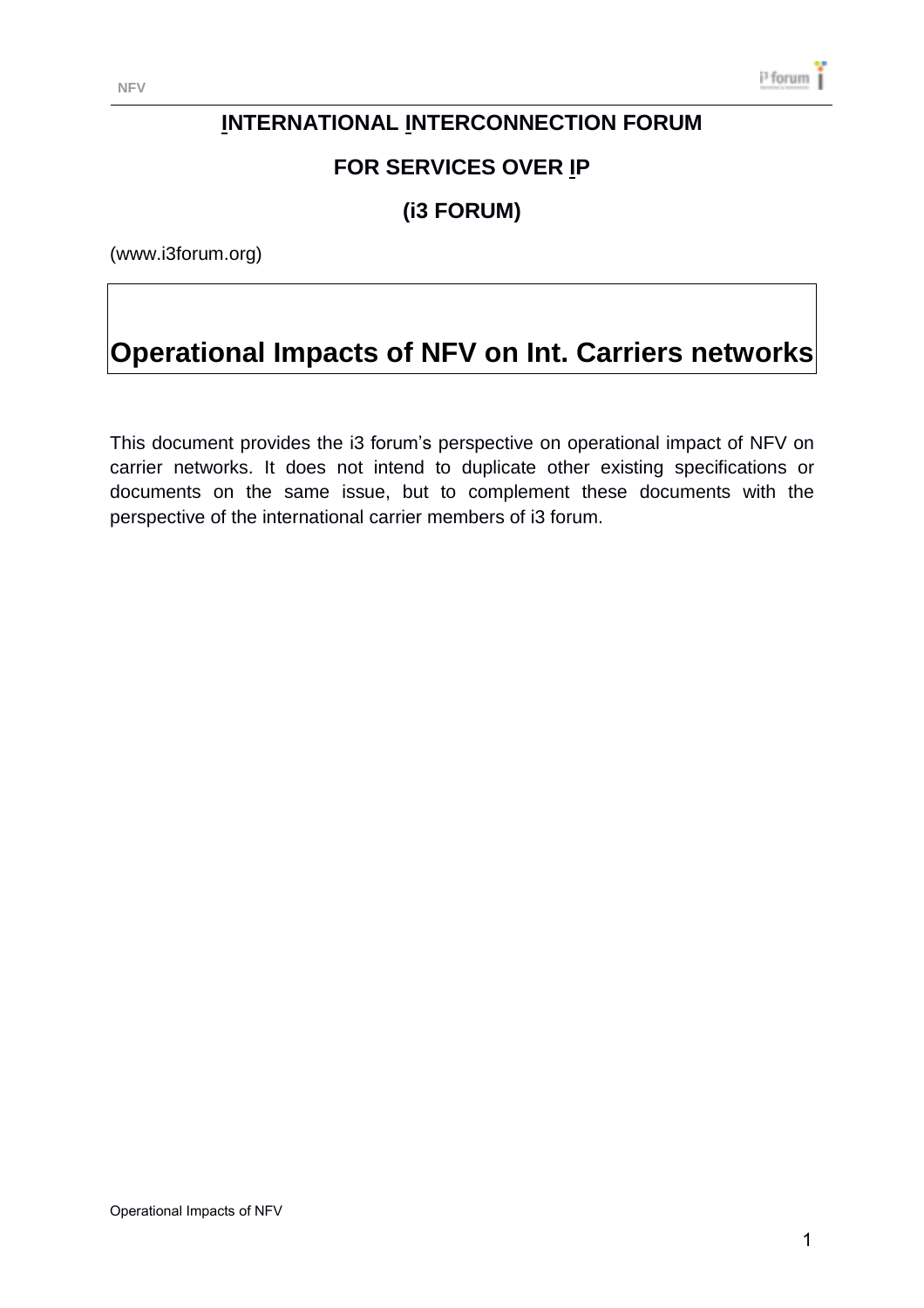### **Table of Contents**

| 1 <sub>1</sub> |  |
|----------------|--|
| 2.             |  |
| 3.             |  |
| 4.             |  |
| 5.             |  |
| 6.             |  |
| 6.1.           |  |
| 6.2.           |  |
| 6.3.           |  |
| 6.4.           |  |
| 6.5.           |  |
| 6.6.           |  |
| 6.7.           |  |
| 7.             |  |
| 8.             |  |
| 9.             |  |
| 10.            |  |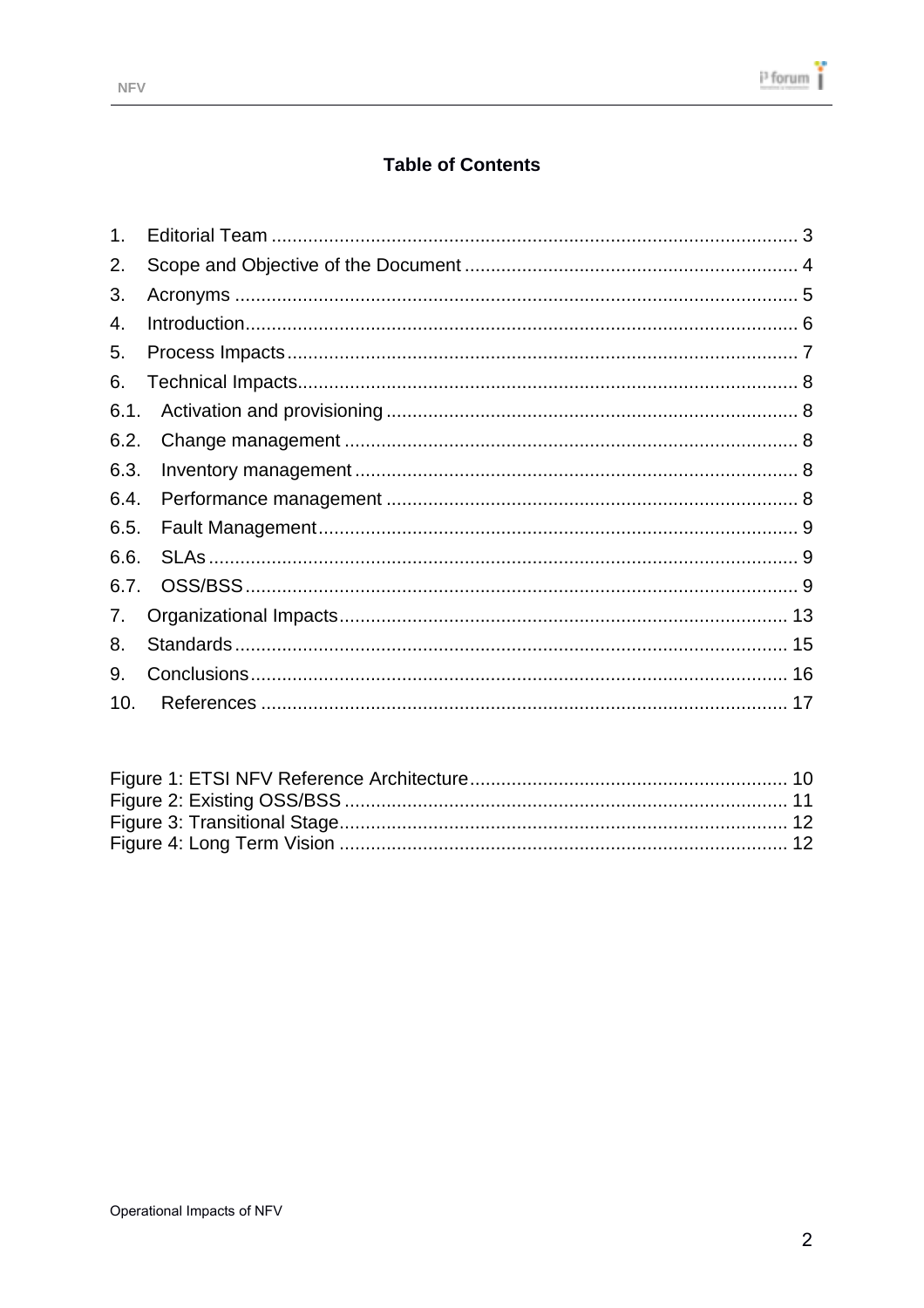# <span id="page-2-0"></span>**1. Editorial Team**

| Company           | Name               | Role                                                       |
|-------------------|--------------------|------------------------------------------------------------|
| Metaswitch        | Micaela Giuhat     | Project co-leader and<br>Chief editor, main<br>contributor |
| <b>TI Sparkle</b> | Alessandro Forcina | Project co-leader and<br>Chief editor                      |
| Tata              | Alan Tai           | Contributor                                                |
| Telenor           | Jay Gupta          | Contributor                                                |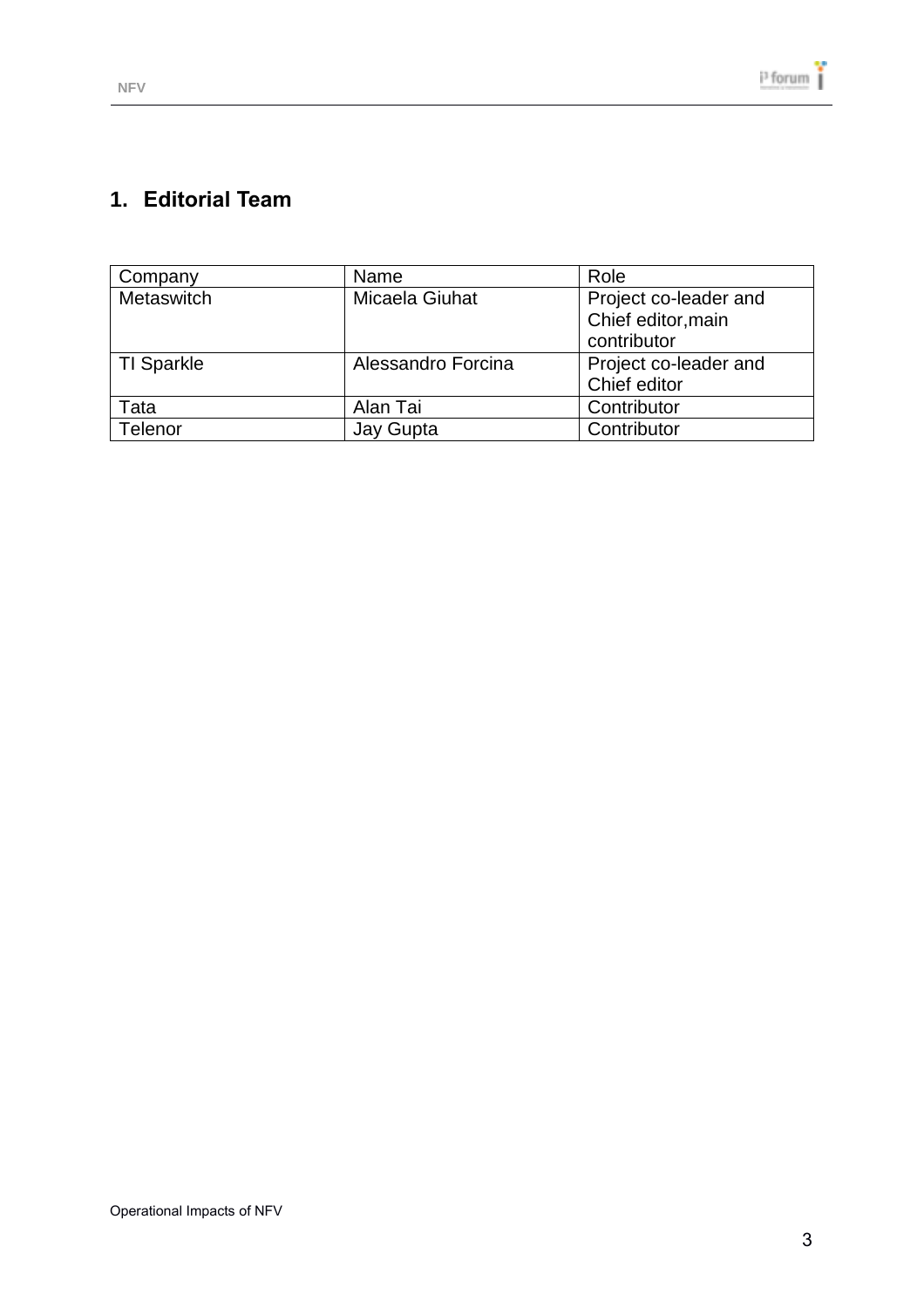

### <span id="page-3-0"></span>**2. Scope and Objective of the Document**

The development of new technologies, such as network function virtualization, while bringing much needed OPEX and CAPEX savings to networks, have significant operational impacts when they are first introduced.

This document intends to identify the operational impacts associated with the introduction of NFV in an international carrier environment, and in some instances provide the industry consensus on how best to integrate the new technology. This document is not intended to have a comprehensive list of operational impacts, rather to highlight the most important ones, and raise awareness these impacts.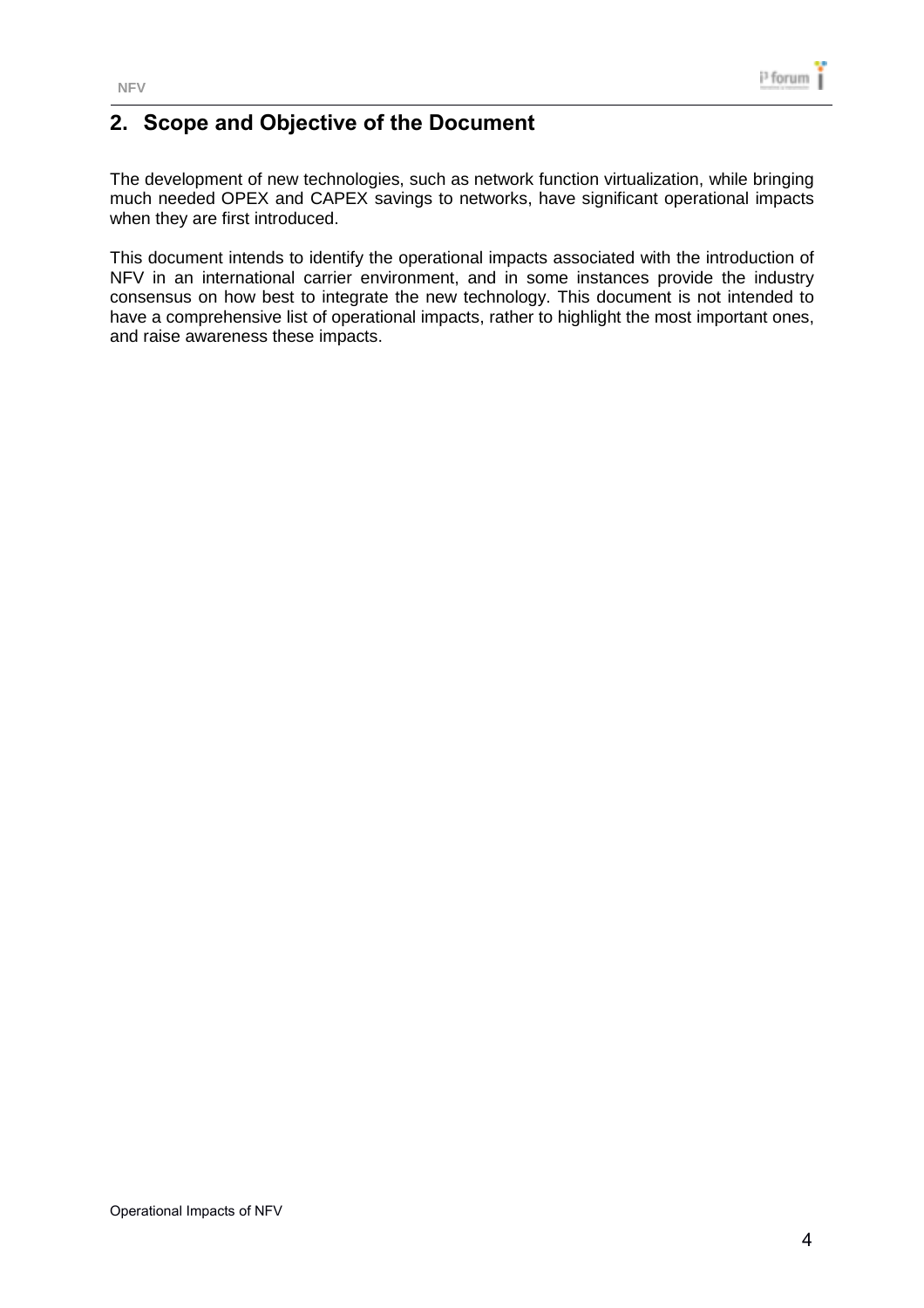# <span id="page-4-0"></span>**3. Acronyms**

| <b>BSS</b>   | <b>Business Support System</b>                                |
|--------------|---------------------------------------------------------------|
| <b>FCAPS</b> | Fault, Configuration, Accounting, Performance, Security       |
| NBI          | North Bound Interface                                         |
| <b>NFV</b>   | <b>Network Functions Virtualization</b>                       |
| OSS          | <b>Operations Support System</b>                              |
| <b>SDN</b>   | <b>Software Defined Network</b>                               |
| <b>SLA</b>   | Service Level Agreement                                       |
| <b>MANO</b>  | Network Functions Virtualization Management and Orchestration |
| NFVI         | NFV Infrastructure                                            |
| <b>NFVO</b>  | <b>Network Functions Virtualization Orchestrator</b>          |
| VIM          | Virtualized Infrastructure Manager                            |
| VNF          | <b>Virtualized Network Function</b>                           |
| <b>VNFM</b>  | <b>Virtualized Network Function Manager</b>                   |
| <b>EMS</b>   | Element Management System NMS Network Management System       |
|              |                                                               |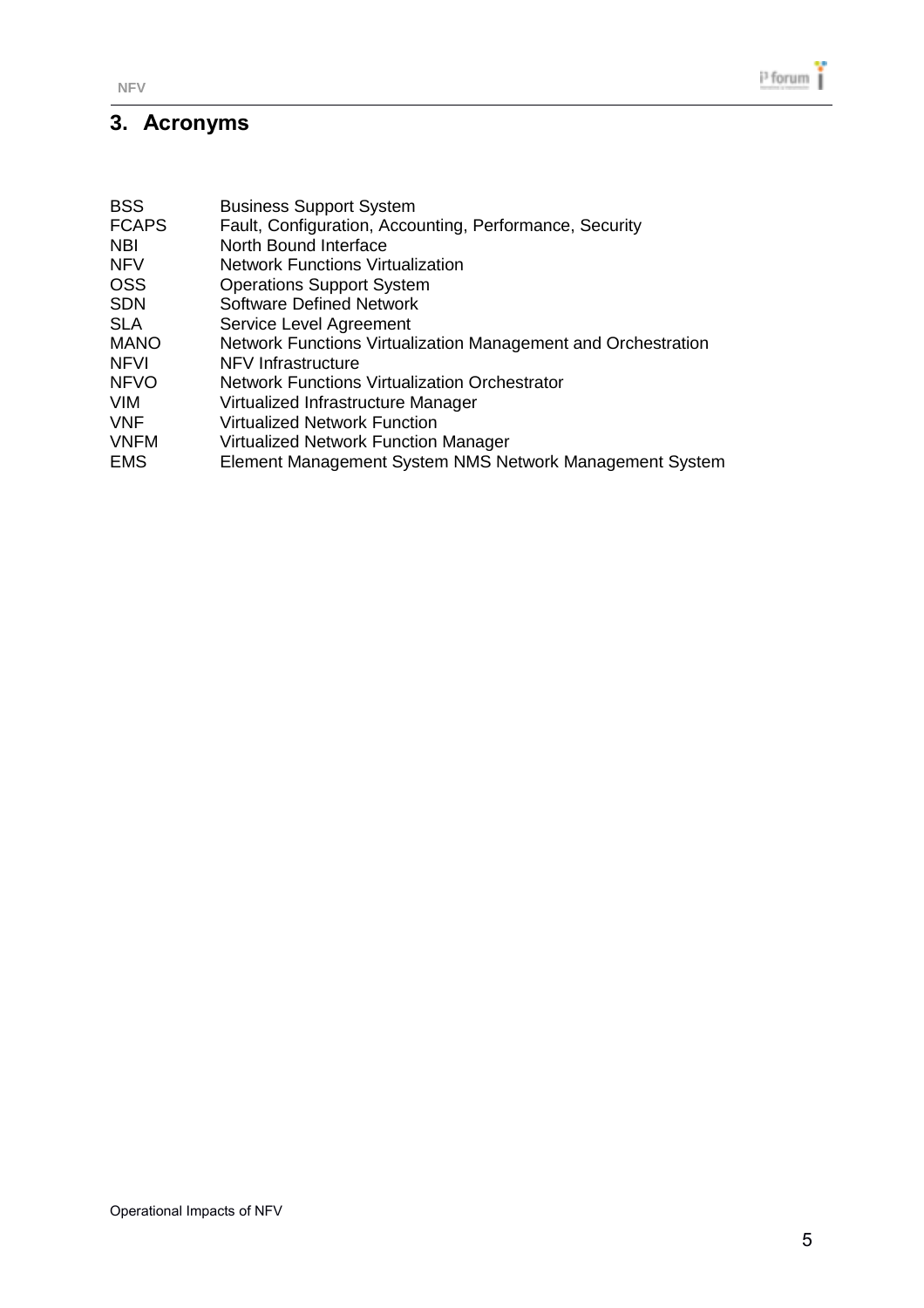### <span id="page-5-0"></span>**4. Introduction**

Migration to any new architecture, including NFV, impacts most operations functions, from initial requirements and testing to final implementation and billing, therefore these impacts need to be well understood by Int. Carriers looking to implement NFV.

According to Deloitte Consulting, key considerations for effective operations in NFV/SDN networks include:

- Service strategy and design needs to maintain status quo in terms of operational performance for traditional services being migrated to NFV/SDN.
- Carrier grade performance needs to be ensured by leveraging features such as dynamic creation and migration of virtual network functions to meet availability requirements.
- Operations needs to migrate to "management by exception" wherein most common errors and performance degradations are addressed via automated self-healing and self-optimization rules.
- Critical functions such as fault, outage, and performance management need to be supported with smooth handoffs across different teams which maintain physical and virtual network resources.
- The skillset of operations teams needs to be expanded to include scripting capabilities (or their equivalent via GUI-based tools) to be able to effectively create "recipes" for managing software VNFs.
- A DevOps-based model which drives closer coordination between operations and development teams needs to be introduced to improve service agility and quality.

The role of operations spans across the entire service lifecycle, and each of these stages is impacted by the introduction of NFV and SDN based networks. The entire operations model including processes, tools and technology, as well as people and organization needs to be redesigned for each functional area within Service Design and Fulfillment, Service Operations and Readiness, as well as Service Assurance.

As a result, i3 forum has considered useful to provide the Carrier industry with a deliverable addressing the basic issues related to the operations of virtualize network platforms focusing on:

- a) General areas of impact
- b) Highlight the areas that need to be further analyzed

In the following section we used as a guideline a clear distinction among the operational impacts related to:

- Processes
- **Technical**
- **Organizational**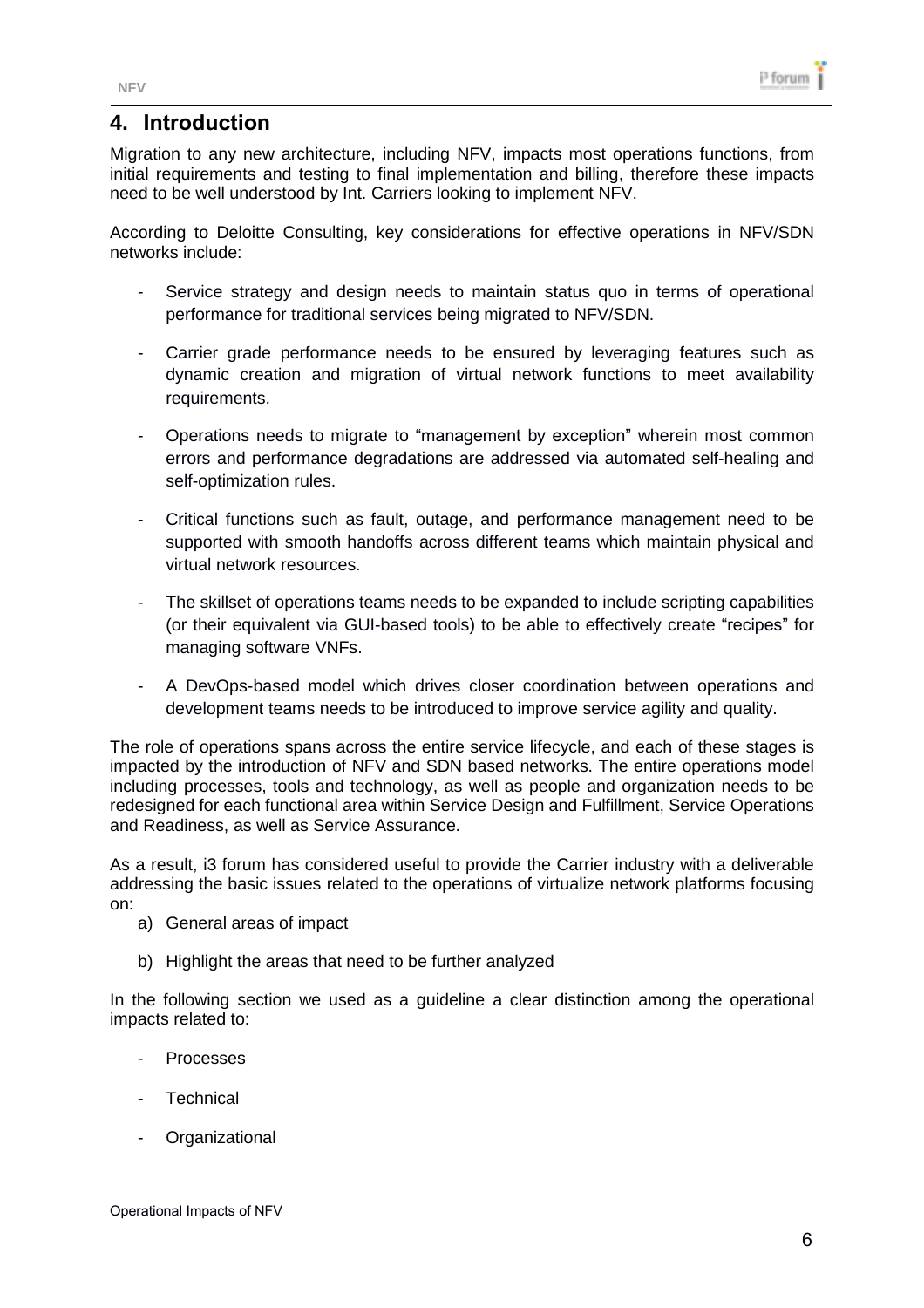# <span id="page-6-0"></span>**5. Process Impacts**

The following teams and processes are being impacted specifically by any NFV component identified are:

| Team/Process                              | Impact                                                                                                 |
|-------------------------------------------|--------------------------------------------------------------------------------------------------------|
| <b>Engineering</b>                        | Understand vendor evaluation criteria, and architect the overall<br>solution                           |
| QA                                        | Create and perform PoC testing in the QA Lab                                                           |
| Commercial/Purchase/<br>Vendor Management | Change Commercial Agreement for NFV specific terms                                                     |
| Site Technician                           | Site Survey (Power, Space, IPs) required by NFV                                                        |
| Program Manager                           | To oversee the entire project                                                                          |
| IP                                        | Network connection and IP assignments for NFV deployments                                              |
| <b>Security</b>                           | Create assessment for security vulnerabilities for the specific NFV<br>function                        |
| <b>Mediation</b>                          | Ensure the CDRs are in correct format and system has the ability to<br>retrieve CDR                    |
| Alarm                                     | Integrate the new device SNMP traps in alarming system or use new<br>technology (see technical impact) |
| Provisioning                              | Training to add new customer                                                                           |
| <b>Automation</b>                         | Automation of the provisioning Process                                                                 |
| Support                                   | Training to support and troubleshoot customer issues                                                   |

#### Systems

- Backend database Has to support new device data
- Inventory System Has to add the new device into the inventory system

All of the processes will be impacted by any new addition (not related to NFV), however the processes that are mostly impacted by NFV are the one that are bold in the tale above.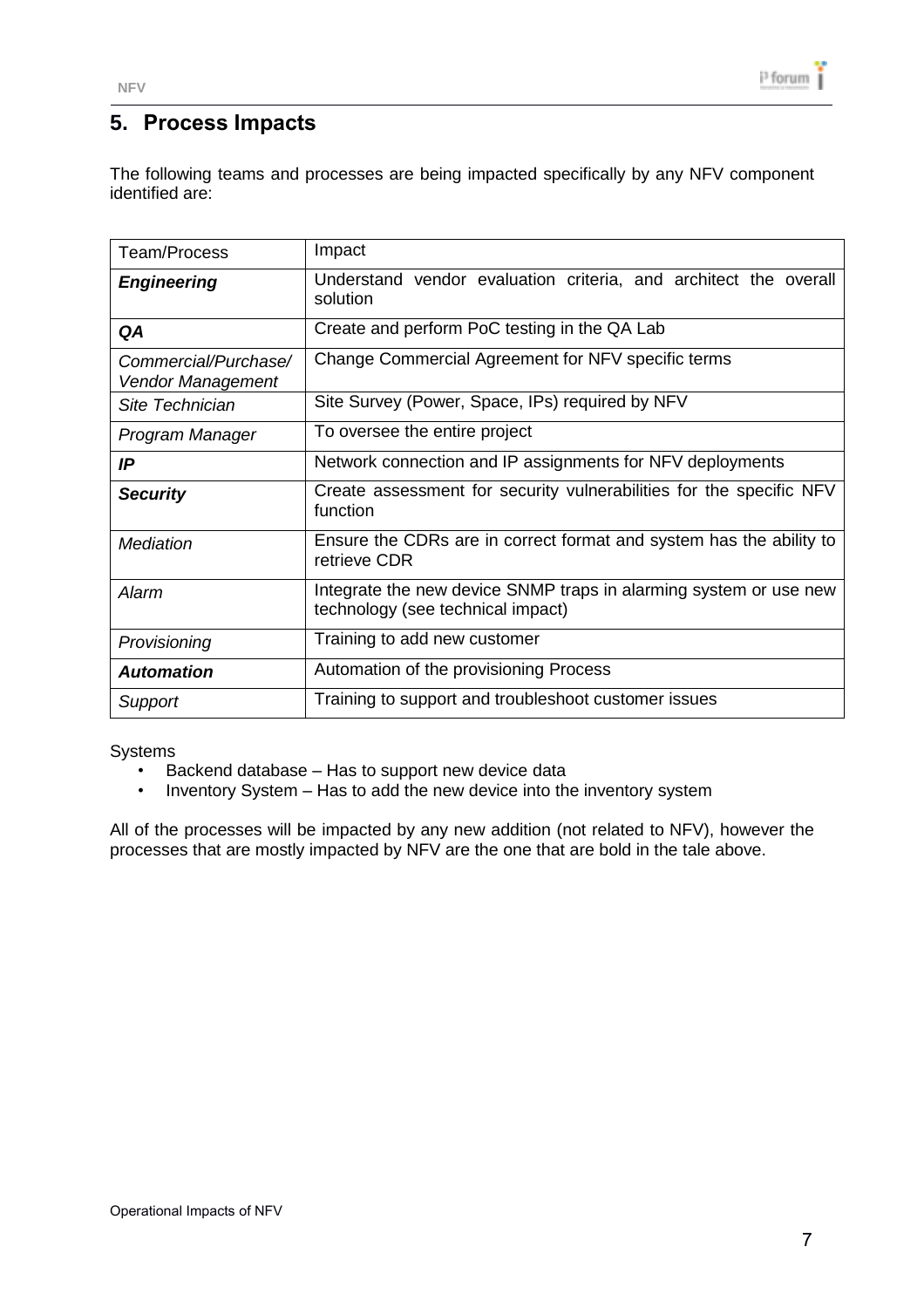### <span id="page-7-0"></span>**6. Technical Impacts**

According to the several research papers (Deloitte, ATIS, ONF), the following technical impacts need to be taken in consideration:

- o Activation and Provisioning
- o Change management
- o Inventory management
- o Performance management
- o Fault Management
- o SLA management
- o OSS/BSS
	- **Interfacing and interworking with existing network**
	- NVF Manager
	- **-** Orchestration
- o Other (e.g., dimensioning, security)

While some of the above aspects will be touched upon, the most important technical aspects come from integration with existing OSS/BSS systems, and the ability to perform in a hybrid physical/virtual environment.

#### <span id="page-7-1"></span>**6.1. Activation and provisioning**

- Portal for workflows
- Templates
- Provisioning interfaces such as YANG, NETCONF, and TOSCA

#### <span id="page-7-2"></span>**6.2. Change management**

- A software-based workflow should be implemented to acquire approvals for changes, and automatically effect approved changes via the centralized orchestrator

#### <span id="page-7-3"></span>**6.3. Inventory management**

- Physical inventory data needs to be enhanced to include VNF and virtual network details in order to build an integrated view of utilization of logical and virtual resources across the infrastructure
- A software repository will be needed to maintain details such as package versions and license usage
- Auto discovery algorithms and version controlled archival systems need to be implemented which can help establish a real-time topology view and inventory reporting system. This reduces troubleshooting issues by providing the ability to identify the exact topology at the time of an event

#### <span id="page-7-4"></span>**6.4. Performance management**

Operational Impacts of NFV - New or revised KPIs/KQIs e.g., Infrastructure Response Time, VNF Contention Analysis, and sophisticated algorithms need to be defined that can correlate inputs at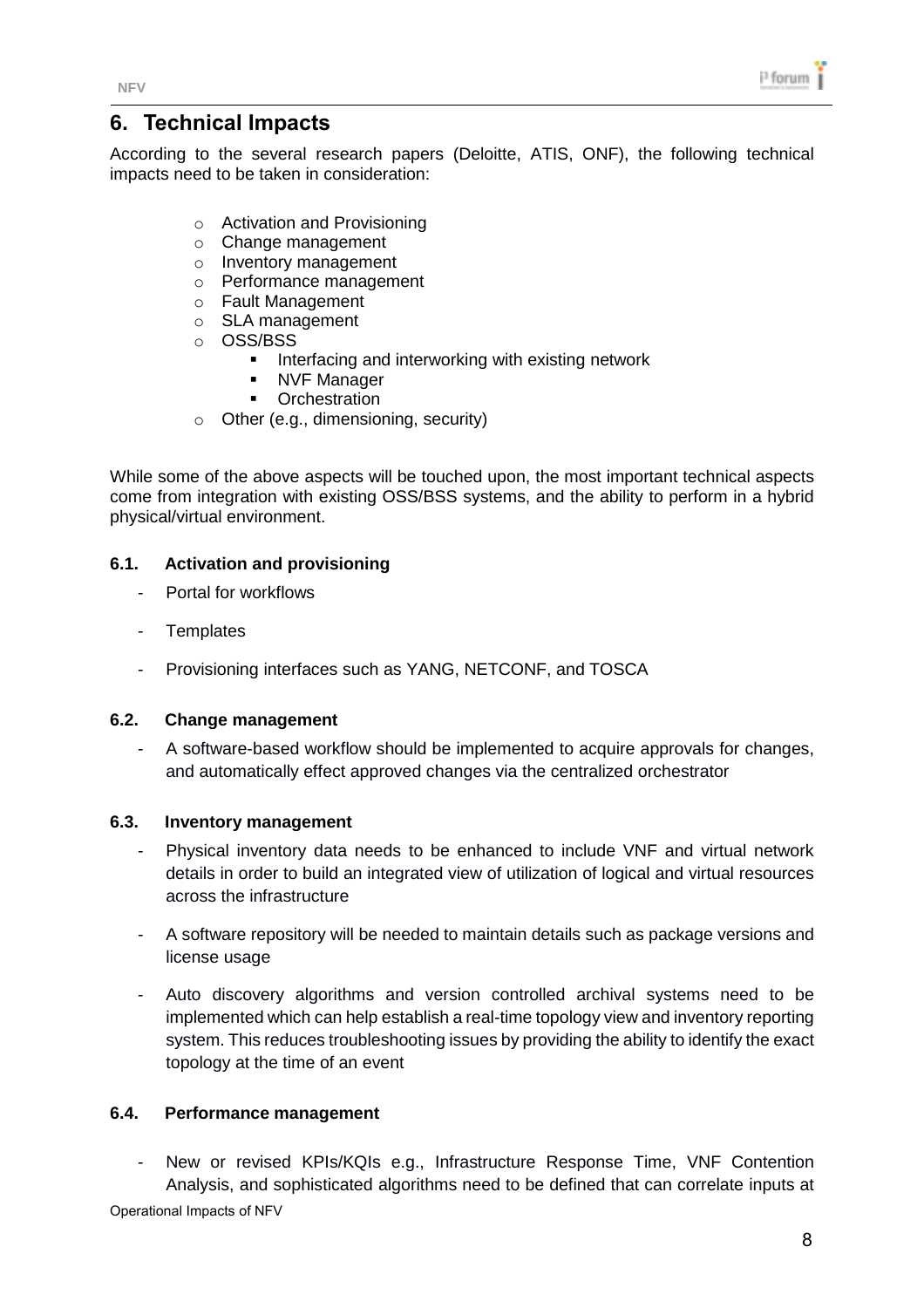all levels and provide insightful performance views across VNFs and virtual infrastructure

- Predictive analytics needs to be leveraged to proactively manage resources based on predicted faults, dynamically update policies and rules based on real-time traffic characteristics. This can help minimize the occurrence of issues across the virtualized infrastructure
- Self-optimization capabilities need to be introduced in performance management modules which can optimize configuration based on current network performance, e.g., scale up VMs, add new VNF instances for load balancing, configure new routes between VMs, etc

#### <span id="page-8-0"></span>**6.5. Fault Management**

- The service model should be leveraged to identify all components and links impacted by a particular fault. This can be done by using the YANG model to identify which components of a service are impacted, trigger policy-based alarms, and suppress duplicate alarms
- Policy driven self-healing strategies need to be implemented to route around faults identified via monitoring of various instances of a VNF across VMs and performing distributed failure checks

#### <span id="page-8-1"></span>**6.6. SLAs**

- Carrier-grade SLA/OLAs need to be enforced on Commercial off the Shelf (COTS) hardware and software components to ensure that off-the-shelf solutions can support carrier-grade network requirements. These SLAs and OLAs also need to be enforced across organizations supporting the underlying platform on which network services are provided
- A common SLA/OLA framework needs to be established with all vendors providing software-based VNFs or controllers. While the framework can be used to establish implementation guidelines, it must be flexible enough to support different requirements based on VNF type
- SLAs and OLAs need to include key operational parameters such as service response time and scalability, packets lost, etc. and not be limited to the time in which an assigned ticket is acknowledged

#### <span id="page-8-2"></span>**6.7. OSS/BSS**

Carrier OSS/BSS environment provides essential business functions and applications such as billing, and operational support.

With the NFV, some of the functions that were statically determined become automated, creating the benefits that are expected to come with NFV:

**Agility** 

Operational Impacts of NFV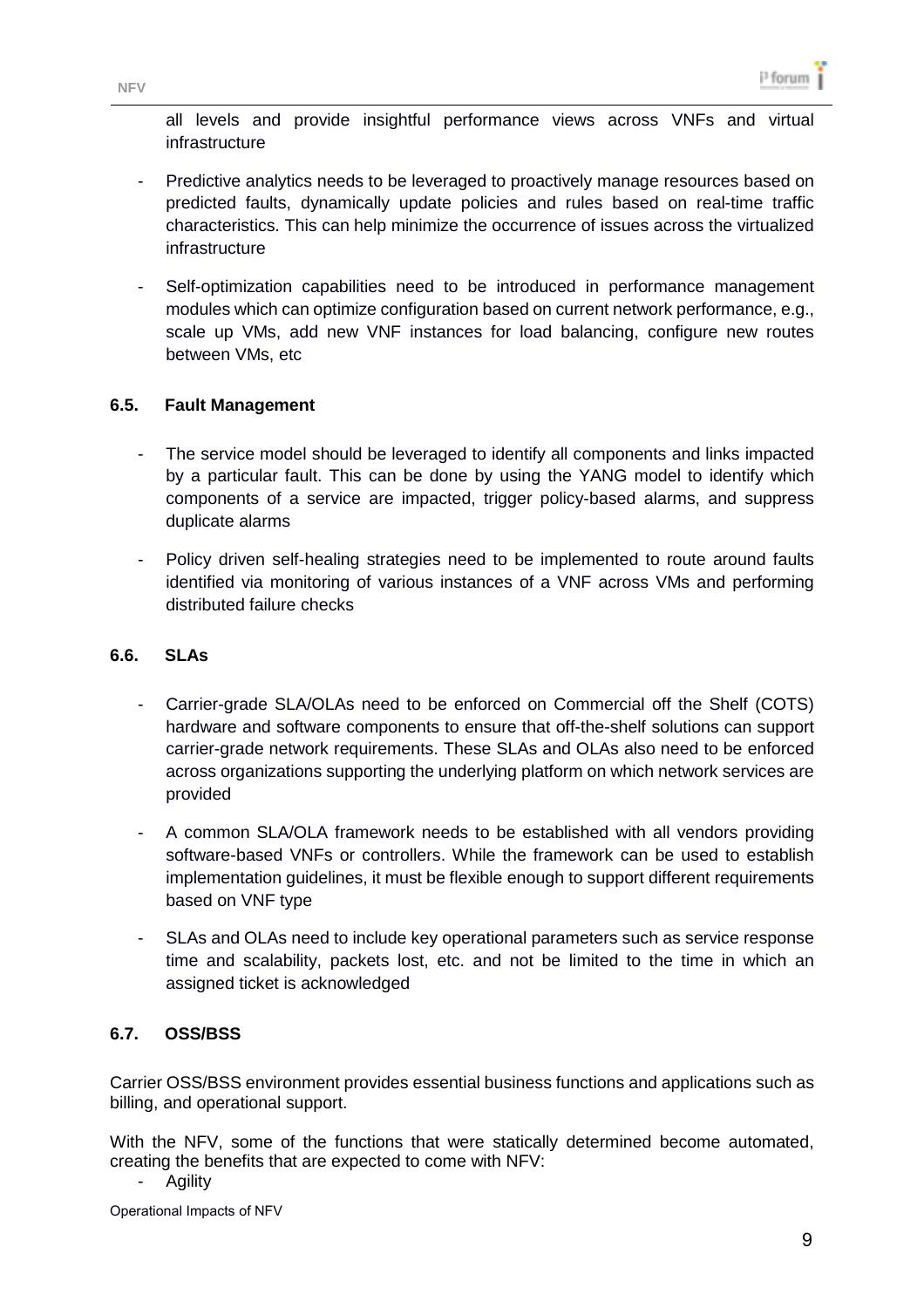- Openness
- **Speed**
- **Automation**

By design, NFV infrastructure dynamically reallocates its resources between different virtual network functions to meet variations in traffic composition. Current OSS systems cannot support this level of real-time dynamics and policy driven real-time service variation.

Two main requirements are being imposed on the OSS to support NFV:

- Service modeling to automate mapping to devices, vs. static adapters or rigidly specified service parameters
- Interworking with network orchestration platform: The OSS will configure the NFVI, but the NFV orchestrator will configure the actual virtual network functions (VNFs) running on this infrastructure and the allocation of resources to VNFs. The OSS and NFV orchestrator must be able to interwork and refer to a common policy platform and management information mode

There will be a sharing of responsibility between the traditional OSS and the newly deployed NFV orchestration. The OSS will manage the relatively static configuration parameters and limit overall resources assigned to sub-networks or services. The NFV orchestration platforms will then dynamically manage these network resources to apply policy-based services in realtime to individual traffic flows.

OSS systems, consistent with the ETSI NFV architectural framework, must support the Os-Ma interface between the traditional OSS/BSS and the NFV Management and Orchestration (MANO) framework as shown in figure below. OSS/BSS systems delegate fine-grained management of the NFV Infrastructure and the specific VNFs to the VIM and the VNF Manager, which in turn are orchestrated by the NFV Orchestrator (NFVO). Thus, the OSS/BSS will be responsible for the high level configuration of the infrastructure and network functions, but the NFV MANO framework will manage the dynamic aspects of infrastructure and services.



<span id="page-9-0"></span>**Figure 1: ETSI NFV Reference Architecture**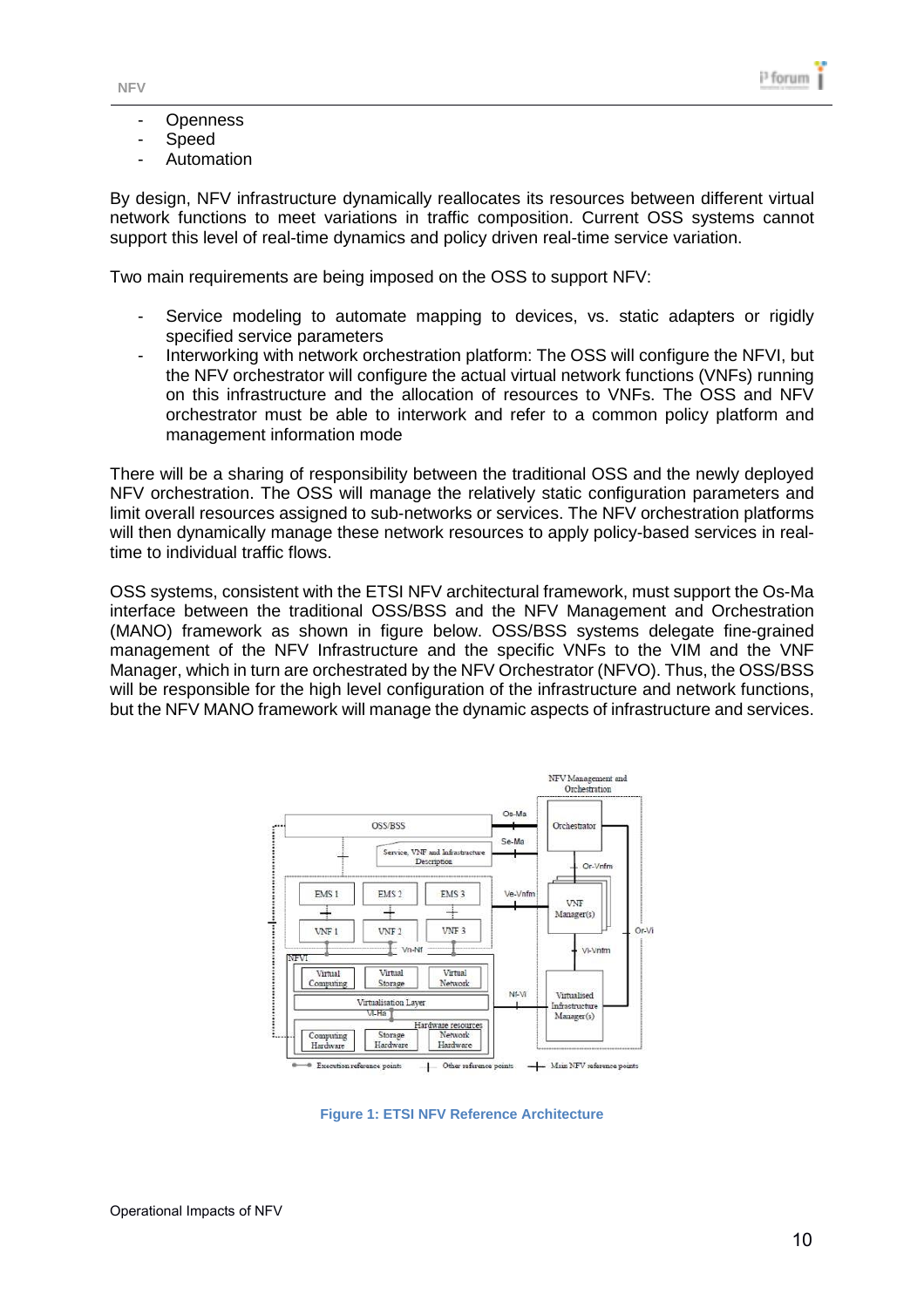#### OSS/BSS Evolution

Carriers moving to deploy virtualized network architectures based on NFV, are likely to evolve the OSS/BSS systems in stages. Existing operator networks have a significant installed base and it is unrealistic to replace all existing infrastructure.

According to the Open Network Foundation, the following figures depict typical network of today, where the network functions are based on physical hardware (PNF) and are controlled by their individual EMS through the OSS/BSS layers, and network connectivity is provided by a static EMS provisioned WAN network, transitional stage and the longer term vision where the network functions are all virtualized and orchestrated by an NFV Orchestration platform:



<span id="page-10-0"></span>**Figure 2: Existing OSS/BSS**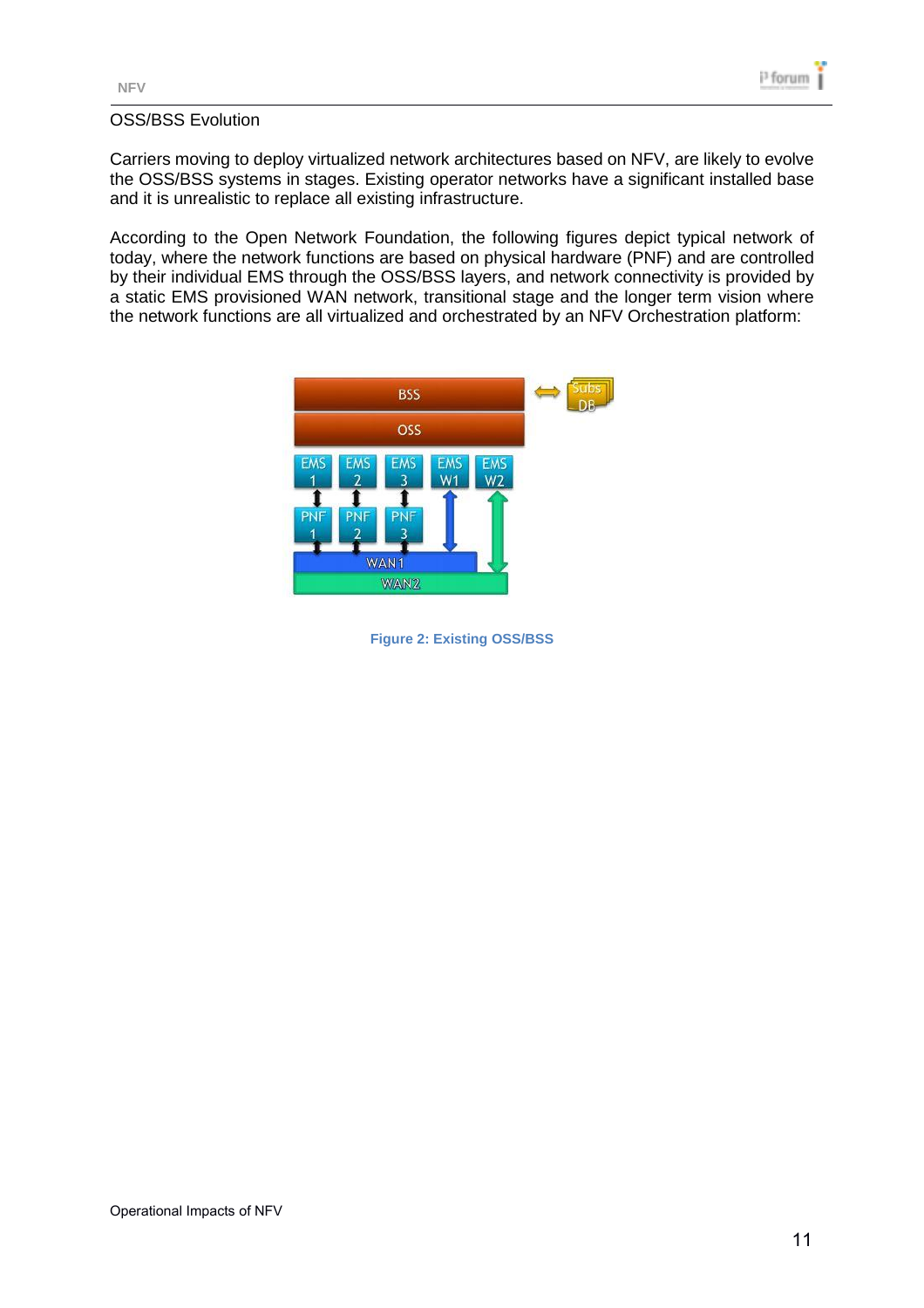

**Figure 3: Transitional Stage**

<span id="page-11-0"></span>

**Figure 4: Long Term Vision**

<span id="page-11-1"></span>The ETSI NFV ISG anticipates that, in the long term, the VNF will be fully managed by the corresponding VNF managers, but, in the interim, there will still be a (possibly reduced) EMS manager attached to each VNF that will assist the VNFM in the management of the VNF.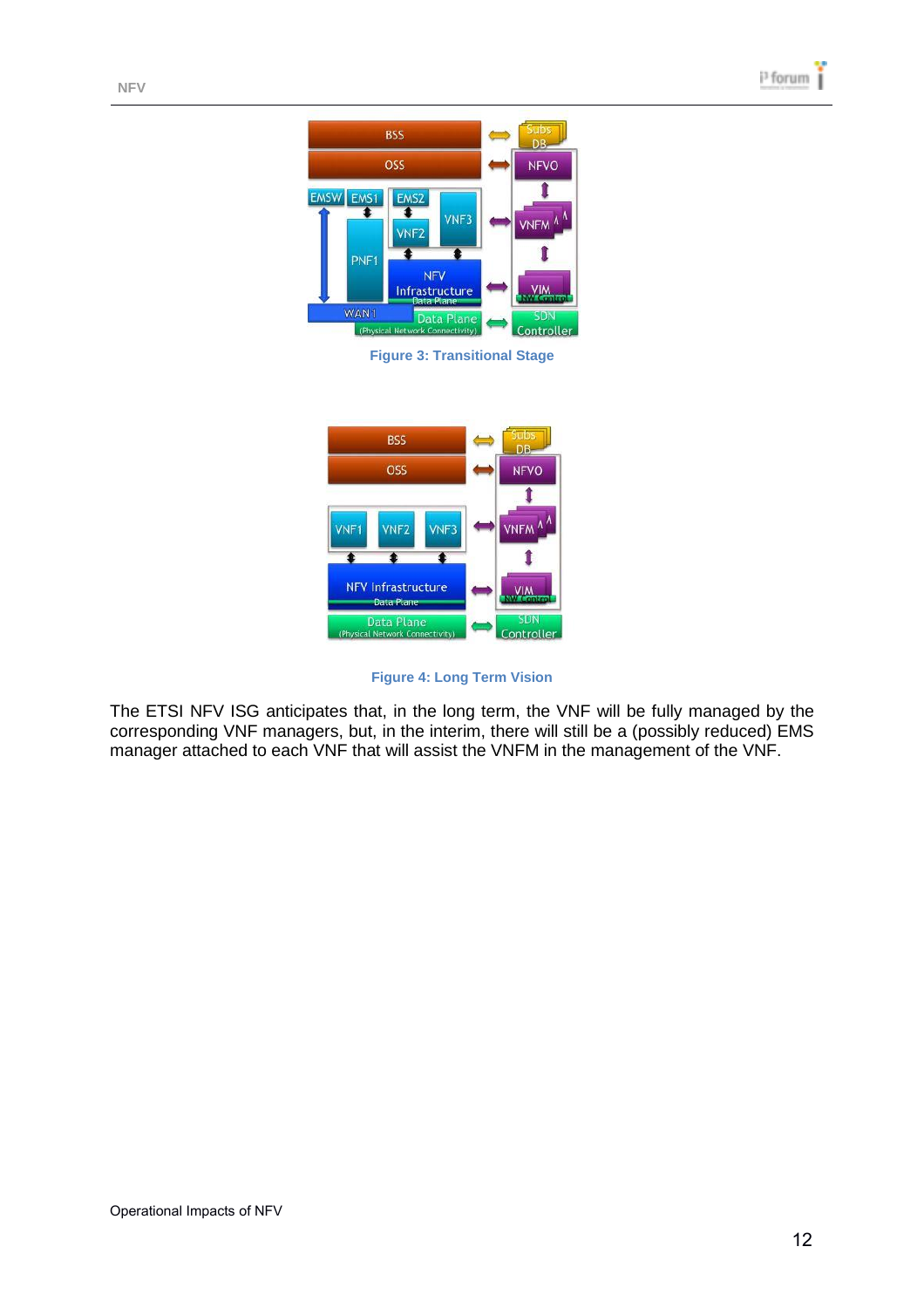## <span id="page-12-0"></span>**7. Organizational Impacts**

The NFV vision of the future will only be achieved by telecom service providers that embrace NFV fully and are prepared to implement a fundamental organizational transformation to make the most of what they enable. Below is a list of potential pitfalls that could make the migration to NFV a challenging task:

#### **1. Culture**

Decades of procuring and building networks in the traditional way have created a culture that may put up strong resistance to the kinds of changes that are needed. Resistance may take many forms, including:

- Persistent disbelief that cloud-based software can ever deliver carrier-class, five-nines service availability
- Inability to trust any vendor other than the traditional suppliers to deliver telco-grade solutions
- Reluctance to acquire the new skills necessary to build and manage services in cloud-based software environment

#### **2. Headcount**

Resistance will also arise from the simple observation that, if NFV delivers major savings in operational costs, along with more and more automation, a lot fewer heads will be involved in operations.

#### **3. Performance Evaluation**

Telecom service providers must evaluate different vendors' solutions versus their existing proprietary hardware equipment. This applies in particular to transcoding evaluations, as software based transcoding still lags behind purpose-built DSPs. However, vendors are actively coming up with innovative NFV solutions for transcoding.

#### **4. Re-architecting NFV Solution to Fit Existing Infrastructure**

This requires a lot of planning, from system integration to backend office modifications. The migration will likely occur in phases to be successful. For example:

- o Product introduction
- o Hybrid existence between legacy and NFV
- o Full NFV enablement

#### **5. Inter-departmental Commitment**

NFV will touch many different teams within the organization. It's imperative for all departments to understand the benefits and changes that are required on their part to make NFV successful. Examples of some of the challenges include:

- $\circ$  The capacity management team has to evaluate the new platform capabilities and different ways to size capacity.
- o The technical staff has to be trained on the virtual environment and new setup steps.
- $\circ$  IT needs to plan for the new way of managing to, and investing in, virtualization and legacy equipment.
- o The inventory system has to be updated to reflect the virtualization setup.
- o Service Operations needs to understand out how NFV impacts the provisioning of new services.
- $\circ$  IP Management needs to re-architect the new NFV schema, possibly using higher bandwidth/speed port for NFV equipment.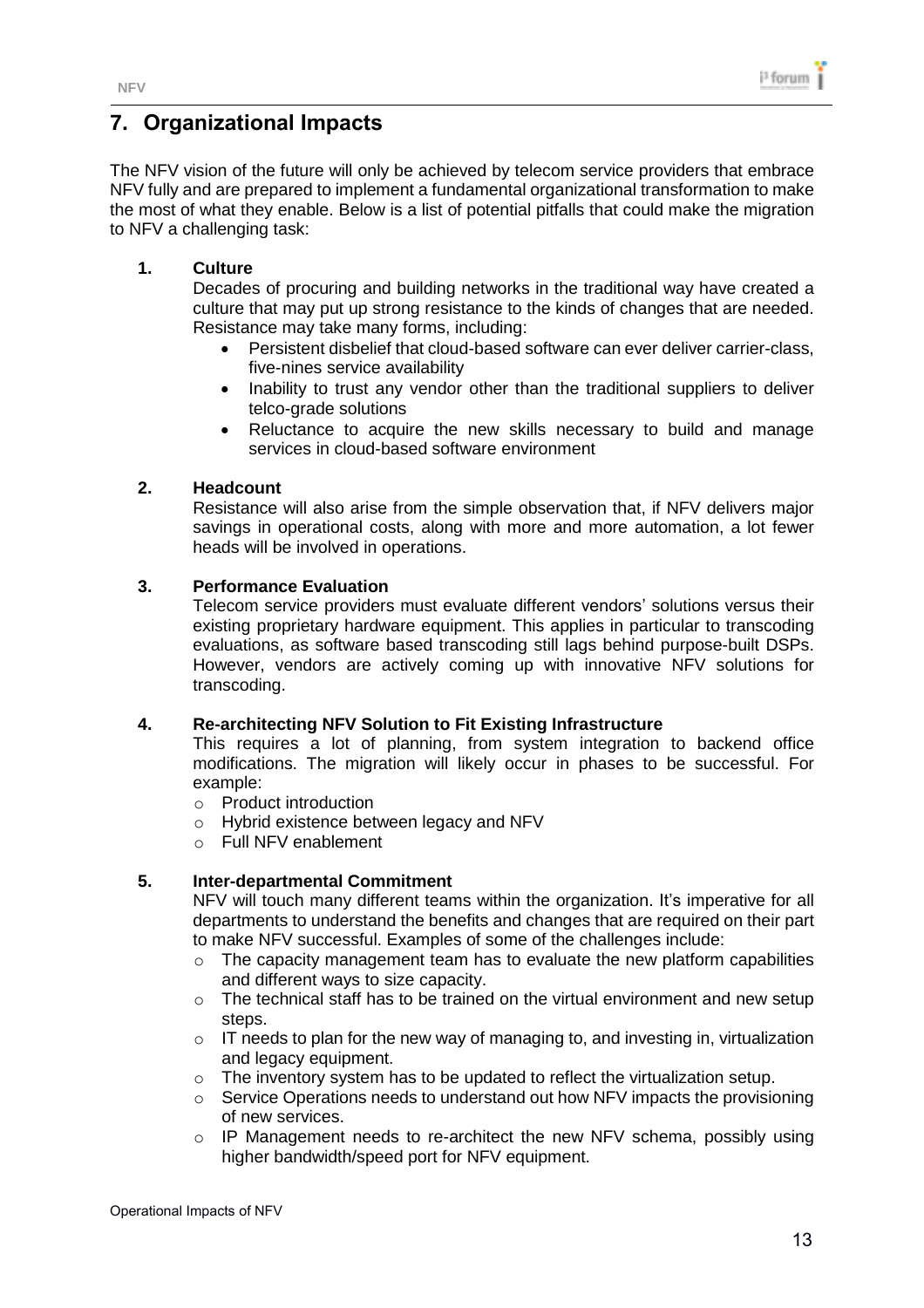#### **6. Customer Migration Plan** Customers have to be informed about the changes and the migration plan.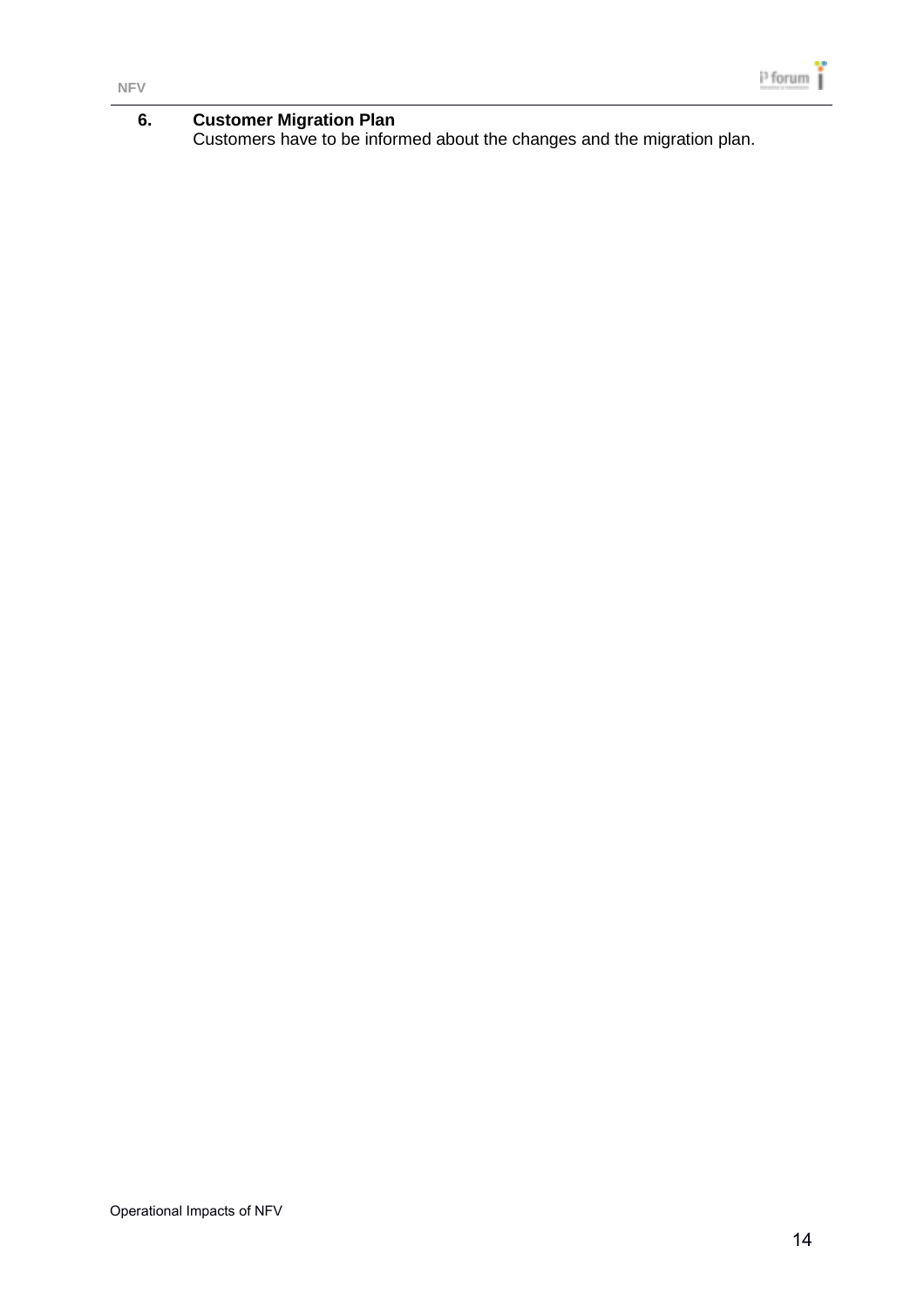### <span id="page-14-0"></span>**8. Standards**

- eTOM
- $\blacksquare$  ITIL
- **DevOps**
- TM Forum
- **•** OPEN-Orchestrator Project
- Open Source MANO
- **F** ETSI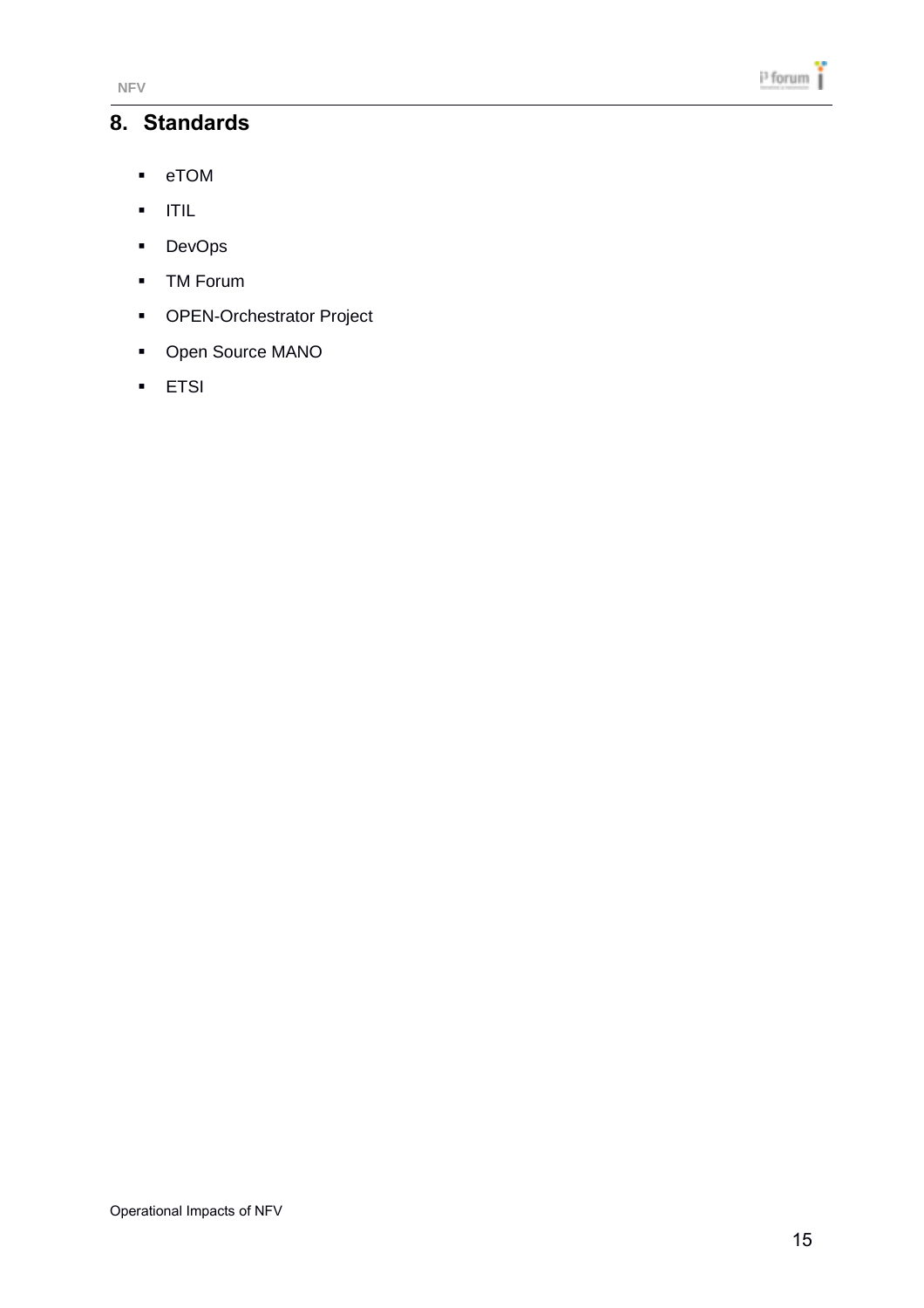# <span id="page-15-0"></span>**9. Conclusions**

Network Function Virtualization represents a step towards much increased efficiency, speed of deployment and innovation, as well as significantly decrease in operations and support.

As any new technology, the introduction phase provides carriers and vendors alike with a steep learning curve, with one of the most important aspects being the impact in the operational processes that are now in use in all carrier environment.

This paper has tried to show some of the most important impacts on processes, technology and organizational aspects.

There are several areas that have been specifically mentioned as being important and that will need further analysis:

- Security processes
- All technical impacts
- Organizational savings, which could be expanded to a more generic TOC that includes the economic benefits of NFV